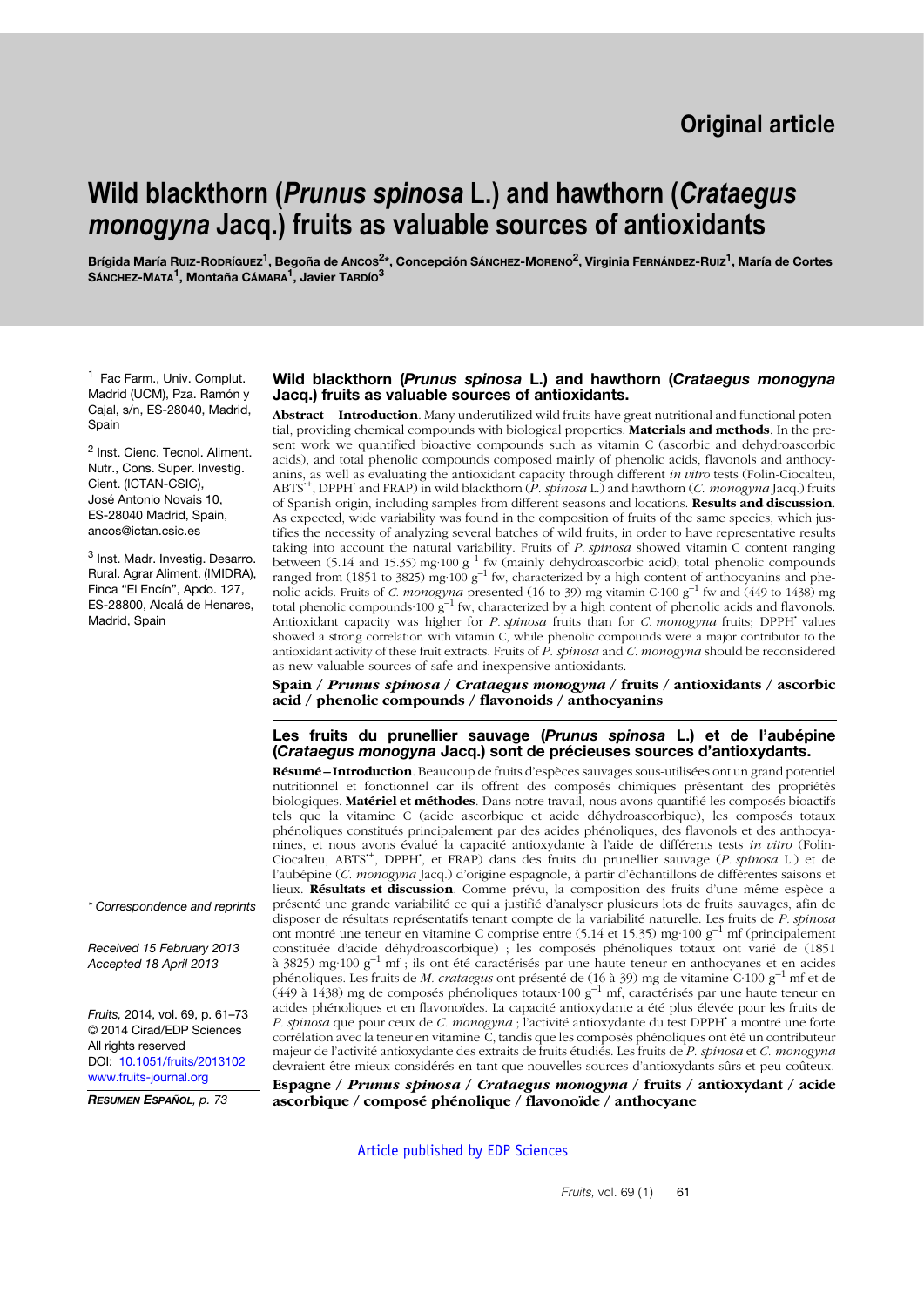# **1. Introduction**

Food antioxidants are useful tools to prevent the negative effects of free radicals in the human body, which may lead to a reduction of the risk of some chronic diseases related to the redox state of the human body [[1](#page-10-0), [2](#page-10-1)]. The food industry has widely used antioxidants to extend the shelf life of food products. Currently, natural antioxidants, due to their limited sources and high price, are not widely used. Synthetic antioxidants are commonly used in the food industry; nevertheless, the recovery of new sources of safe and inexpensive antioxidants of natural origin could be a good strategy for the food and pharmaceutical industries to replace synthetic antioxidants, avoiding potential health risks and toxicity [[3](#page-10-2)].

Traditionally, people all over the Mediterranean consume a diversity of plants, which are often gathered from the wild, and have remained particularly important when normal food supply mechanisms are disrupted, or when local or displaced populations have limited access to other types of foods [4]. For that reason, nowadays, there is an emerging interest in the international community in consuming many underutilized wild food plants, with a linkage between agriculture, nutrition and health [[5](#page-10-5)]. Their nutritional role and health uses have been reported in many nutritional and ethnobotanical studies worldwide [\[6](#page-10-3), [7](#page-10-4)]. Mediterranean wild fruits could also be considered as interesting high-value nutraceuticals, being a source of antioxidants for dietary supplements or functional foods [\[8](#page-10-6), 9], as is the case of unusual wild fruits, such as those of *Prunus spinosa* L. and *Crataegus monogyna* Jacq., which may have potential as a source of bioactive compounds with antioxidant activity.

*Prunus spinosa* (Rosaceae), also known as blackthorn, is a deciduous shrub native to Europe, western Asia and northwest Africa. Its astringent fruits are sometimes consumed overripe, but much more usually processed into jams, or macerated with sugar, honey and liquor to obtain a digestive liqueur used for its laxative, astringent, diuretic and purgative properties [[10](#page-11-0)]. Some authors reported a moderate antioxidant capacity of *P. spinosa* fruits from Poland, which are very popular either raw or processed [1[1](#page-11-1)].

*Crataegus monogyna* (Rosaceae), also known as hawthorn, are small trees and shrubs naturally growing in Europe, Asia and the north of Africa. Flowers, leaves and fruits from *C. monogyna* are known for medicinal use, especially against cardiovascular disease, and have also been used in folk medicine as a cure for stress, nervousness, sleep disorders, stomach ache and sore throat [1[2](#page-11-2)]. Both the fruits and flowers of hawthorns are well known in herbal folk medicine as a heart tonic. Hawthorn is combined with ginkgo (*Ginkgo biloba*) to enhance poor memory, by improving the blood supply to the brain. The fruit is also antispasmodic, diuretic and sedative [1[2](#page-11-2)]. Some flower and fruit constituents responsible for free radical scavenging activity are epicatechin, hyperoside and chlorogenic acid [[13](#page-11-3)].

To our knowledge, the scientific literature available about anthocyanin and flavonol distribution in these wild fruits is scarce, especially in the case of *P. spinosa*. They could be valuable potential sources of safe and inexpensive antioxidants of natural origin, which requires reconsideration of their role in traditional as well as contemporary/modern diets. Therefore, it seems important to provide information on the bioactive compound contents and their antioxidant capacity, in order to promote and recover their consumption. Our work was focused on the evaluation of wild blackthorn and hawthorn fruits as potential sources of bioactive compounds (vitamin C as ascorbic acid and dehydroascorbic acid, total phenolic compounds, and the profile of phenolic families), as well as the evaluation of their antioxidant capacity measured by different *in vitro* methods.

# **2. Materials and methods**

# **2.1. Plant material and sample preparation**

Wild blackthorn (*Prunus spinosa*) and hawthorn (*Crataegus monogyna*) fruits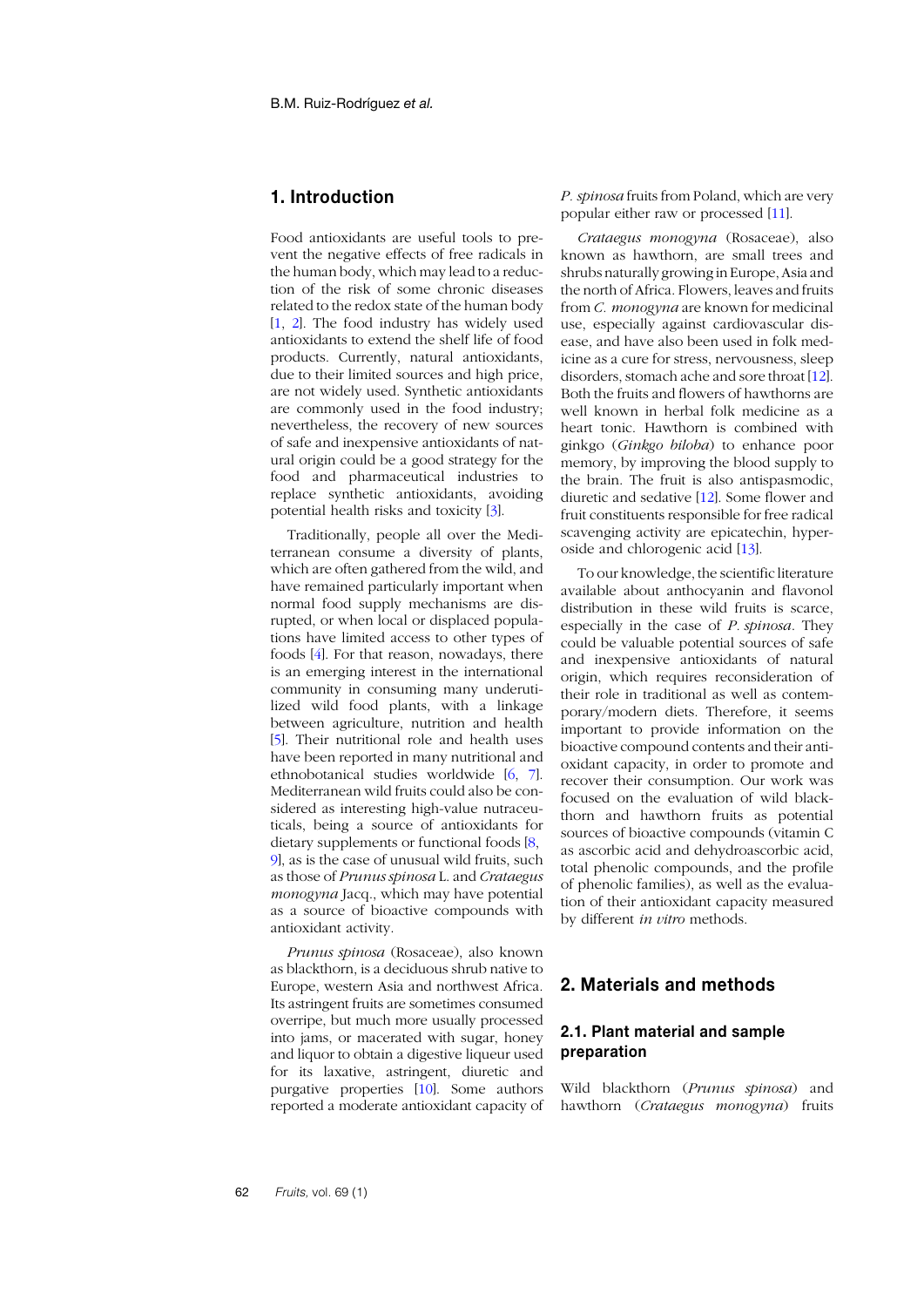were collected from two different sites in the province of Madrid, located in the central area of Spain (*figure [1](#page-2-0)*), during three consecutive seasons (2007, 2008 and 2009). The species were clearly identified following the descriptions and keys of the two genera included in the work *Flora Ibérica* [1[4](#page-11-4), [15](#page-11-5)]. Fruits were gathered in their optimal ripening status (November-December) from different trees, randomly selected in both natural forest locations. Each sample consisted of at least 500 g of fruits. All the selected wild fruit presented a healthy external appearance. Samples were packed in plastic recipients and carried to the laboratories in cool conditions within the day. Upon arrival at the laboratory, stems and/ or leaves were removed, and fruits were deseeded. Fresh samples were used to evaluate dry matter content. Subsamples of fruits were freeze-dried (Telstar-Cryodos Lyophilizer, Telstar Industrial, Tarrasa, Spain) at –45 °C under vacuum, keeping the samples protected from light throughout the process. The lyophilized product obtained was crushed and homogenized, and stored in the dark in sealed polyethylene bottles at –22 °C until analysis. Three replicates were extracted and measured for each analytical trial.

#### **2.2. Dry matter determination**

Dry matter was determined by desiccation of fresh fruits to constant weight at  $(100 \pm 2)$  °C following AOAC procedures  $[16]$  $[16]$  $[16]$ 

#### **2.3. Vitamin C analysis**

The HPLC method proposed by Sánchez-Mata *et al.* [1[7](#page-11-7)] for vitamin C, ascorbic acid and dehydroascorbic acid determination was conducted, through the extraction of homogenized freeze-dried fruits in 4.5% *m*-phosphoric acid and HPLC analysis of ascorbic acid; an aliquot was reduced with 4% L-cysteine, at pH 7 for HPLC analysis of total vitamin C in the form of ascorbic acid. Chromatographic conditions involved a Sphereclone ODS  $(2)$   $(250 \text{ mm} \times 4.60 \text{ mm})$ , 5 µm) Phenomenex column, isocratic



|                | Site 1             | Site 2             |
|----------------|--------------------|--------------------|
| Prunus spinosa |                    |                    |
| Municipality   | El Cuadron         | Rascafria          |
| Province       | Madrid             | Madrid             |
| Coordinates    | 3°39' W; 40°56' N  | 3°54' W; 40°52' N  |
| Altitude       | 1120 m             | 1163 m             |
| Prunus spinosa |                    |                    |
| Municipality   | <b>Tielmes</b>     | Cantoblanco-Madrid |
| Province       | Madrid             | Madrid             |
| Coordinates    | 3°18' W: 40° 14' N | 3°41' W: 40°32' N  |
| Altitude       | 594 m              | 690 m              |
|                |                    |                    |

1.8 mM  $H_2SO_4$  as the mobile phase and **Figure 1.** UV detection at 245 nm. The HPLC equipment was a Micron Analitica (Jasco-Spain, the central aera of Spain for the Madrid, Spain) chromatographer, and data were analyzed using Biocrom XP software. Quantification was performed by comparison of areas with those obtained with ascorbic acid commercial standard solutions. Dehydroascorbic acid was determined by the difference between total vitamin C (measured in reduced extracts) and ascorbic acid contents. Results were expressed as mg ascorbic acid $\cdot 100 \text{ g}^{-1}$  of fresh weight.

#### **2.4. Phenolic acid, flavonol and anthocyanin HPLC analysis**

An aliquot of 0.5 g of freeze-dried fruits was extracted with 20 mL of acidic (0.01 M formic acid) methanol/water (50:50, pH 2). The extract was centrifuged at 1935 *g* for 15 min and the supernatant was recovered. Then, twenty mL of acetone/water (70:30) was added to the residue, and the tubes were shaken and centrifuged again. Methanol and acetone extracts were combined and used to determine phenolic compounds and antioxidant activity in the samples [[18](#page-11-8)]. HPLC analysis of phenolic compounds was performed using a C18 Hypersil ODS

<span id="page-2-0"></span>Details of the collecting sites in fruits of *Prunus spinosa* L. and *Crataegus monogyna* Jacq. analyzed.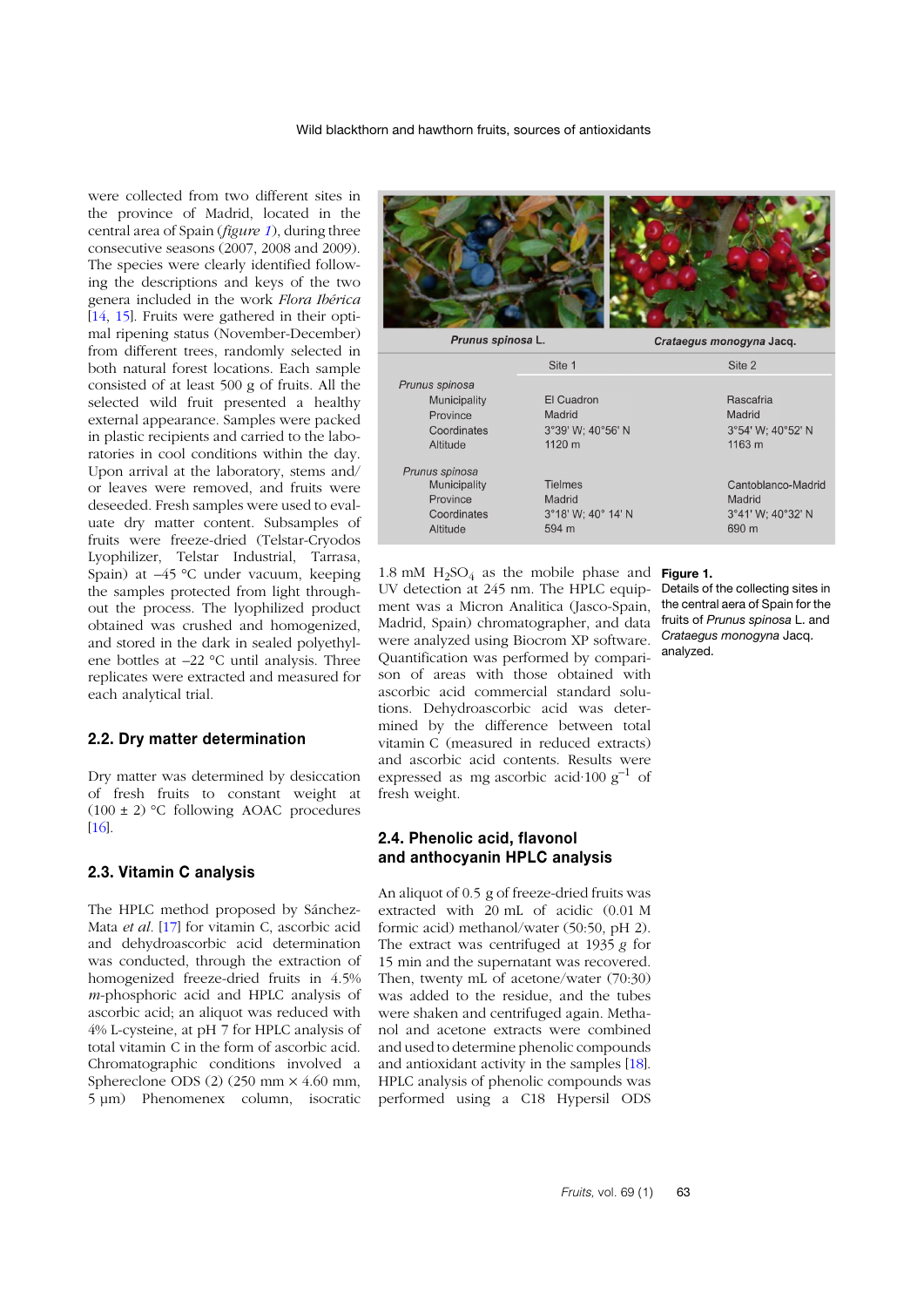stainless steel column (250 mm  $\times$  4.6 mm, 5 µm) (Teknokroma, Barcelona, Spain) thermostated at 30 °C. The equipment consisted of an Agilent 1100 Series System equipped with a quaternary pump, autosampler system and rapid scanning UVvisible photodiode array detector. The solvent system used was a gradient of acetonitrile (solvent A) and formic acid 2% (solvent B), as follows: 0 min, 4% of solvent A; 10 min, 10% of solvent A; 20 min, 20% of solvent A; 30 min, 40% of solvent A; 35 min, 40% of solvent A; 40 min, 60% of solvent A; 45 min, 60% of solvent A; 55 min, 4% of solvent A. The flow rate was 1 mL·min–1 and runs were monitored with the UV-visible photodiode array detector set at 280 nm (phenolic acids), 360 nm (flavonols) and 520 nm (anthocyanins). Data were processed using an Agilent ChemStation software. Identification of the main phenolic compounds was carried out by comparing the retention times with those of the standards and by comparing with chromatographic data found in the literature. The phenolic acids (λ 280 nm) were quantified as mg gallic acid Eq·100  $g^{-1}$  of fresh weight, the flavonols  $(\lambda 360 \text{ nm})$  were quantified as mg rutin Eq·100  $g^{-1}$  of fresh weight, and the anthocyanins (λ 520 nm) were quantified as mg pelargonidin 3-glucoside Eq $\cdot$ 100 g<sup>-1</sup> of fresh weight. The quantification was carried out using external standard calibration curves (gallic acid, rutin and pelargonidin 3-glucoside) ranging between 50  $\mu$ g·mL<sup>-1</sup> and 300  $\mu$ g·mL<sup>-1</sup>. Total phenolic compounds were the sum of the three phenolic families expressed as total phenolic compounds per 100 g of fresh weight.

## **2.5. Antioxidant activity determination**

Previously obtained extracts (described in section 2.4) were used for all the *in vitro* antioxidant activity assays.

#### **2.5.1. Folin-Ciocalteu method**

Although the Folin-Ciocalteu assay has been traditionally used as a method to determine total phenol content in many plant foods, this reagent can also measure

the total reducing capacity of a sample. This method is based on an electron transfer reaction such as the ferric ion reducing antioxidant power (FRAP) assay, among others. This is the reason why this trial is being used for antioxidant capacity determination [[19](#page-11-9)], providing information complementary to phenolic compound content and other antioxidant assays. In our work, aliquots of 0.5 mL of methanol/water extracts were introduced into test tubes; another 0.5 mL of Folin-Ciocalteu reagent and 10 mL of sodium carbonate (7.5%) were added, and flasks were made up to 50 mL with distilled water [[20](#page-11-10)]. After 60 min in the dark, absorbance was measured at 750 nm in a Lambda Ez 210 UV-visible spectrophotometer (Perkin Elmer, Massachusetts, USA). Results were compared with a standard curve prepared daily with different concentrations of gallic acid and expressed as mg gallic acid Eq $\cdot$ 100 g<sup>-1</sup> of fresh weight.

#### **2.5.2. 2,2'-Azino-bis(3-ethylbenzothiazoline-6-sulfonic acid) radical cation (ABTS·+) scavenging capacity assay**

The ABTS**·**<sup>+</sup> assay is a decolorization assay applicable to both lipophilic and hydrophilic antioxidants. The pre-formed radical monocation of 2,2'-azinobis-(3-ethylbenzothiazoline-6-sulfonic acid) (ABTS**·**+) is generated by oxidation of ABTS with potassium persulfate and reduced in the presence of hydrogen-donating antioxidants, according to the method of Re *et al.* [[21](#page-11-11)], with some modifications. The ABTS radical cation (ABTS**·**+) was produced by the reaction of ABTS with 2.45 mM potassium persulfate  $(K_2S_2O_8)$ , allowing the mixture to stand in the dark at room temperature for 12–16 h before use. The ABTS**·**<sup>+</sup> solution (stable for two days) was diluted with ethanol to an absorbance of  $0.70 \pm 0.02$  at 734 nm. Then, ten µL of each extract were incorporated into a 96-well microplate, and 290 µL of 7 mM ABTS**·**<sup>+</sup> were added, mixed well, and, after 20 min in the dark at 30 °C, absorbance was measured at 734 nm. Results were compared with a standard curve prepared daily with different concentrations of trolox and expressed as mmol Trolox Eq $\cdot$ 100 g<sup>-1</sup> of fresh weight.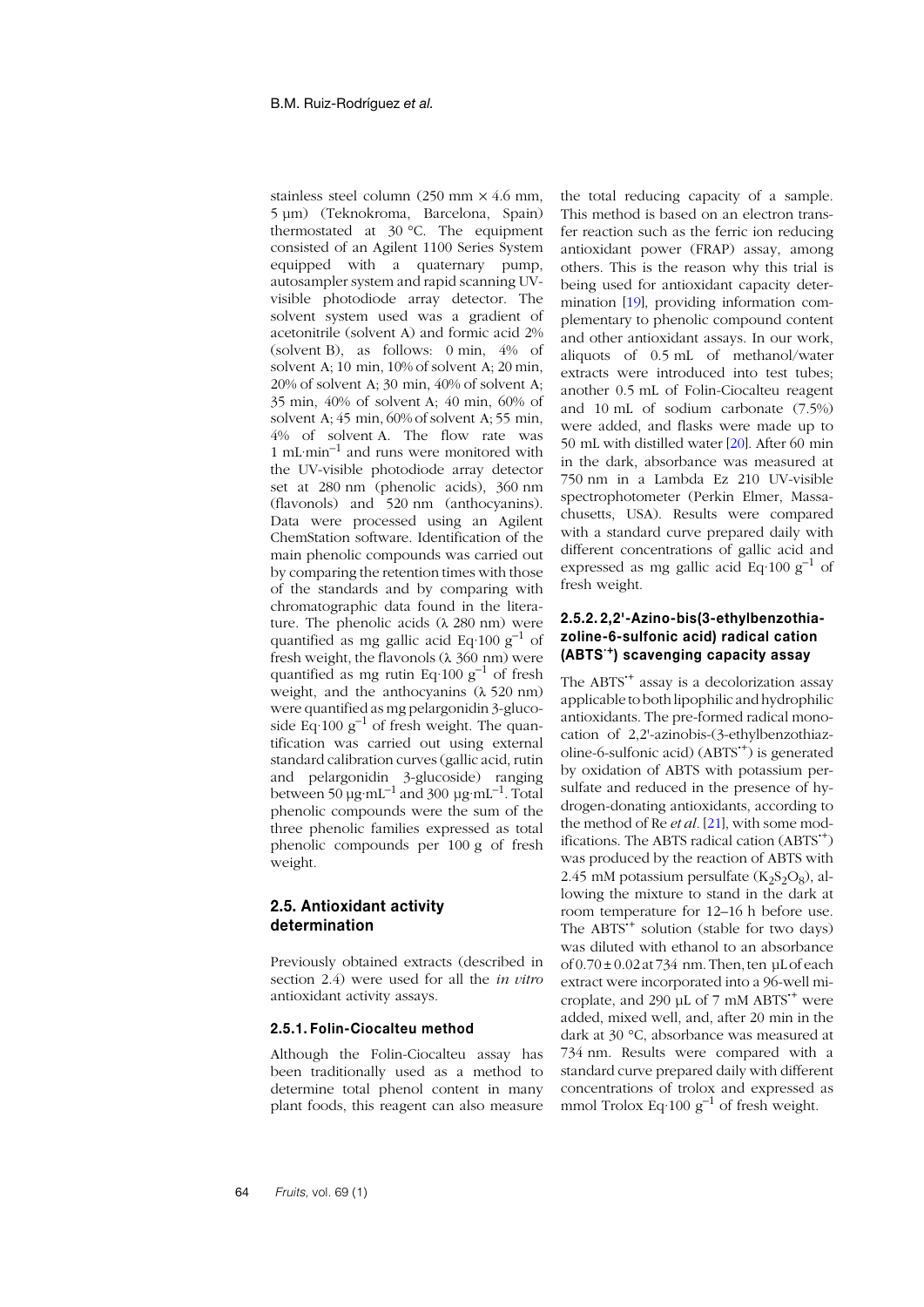#### **2.5.3. 2,2´-Diphenyl-1-picrylhydrazyl radical (DPPH· ) scavenging capacity assay**

The DPPH**·** radical is a stable radical widely used to monitor the free radical scavenging abilities of various antioxidants, through the loss of absorbance at 515 nm as the pale yellow non-radical form is produced. The method proposed by Sánchez-Moreno *et al.* [[22](#page-11-12)], with some modifications, was followed. Briefly, ten uL of each extract were mixed with 290 µL of 100 µM DPPH**·** in methanol in a 96-cell microplate, and, after one hour of incubation in the dark, absorbance was measured at 515 nm in a microplate reader. Results were compared with a standard curve prepared daily with different concentrations of trolox and expressed as mmol of Trolox Eq $\cdot$ 100 g<sup>-1</sup> of fresh weight.

#### **2.5.4. Ferric reducing antioxidant power assay**

In the ferric reducing antioxidant power (FRAP) assay, a potential antioxidant reduces ferric ion  $(Fe^{3+})$  to ferrous ion  $(Fe^{2+})$ at low pH, with the formation of a blue com-plex (Fe<sup>2+</sup>/TPTZ) [2[3](#page-11-13)]. The ferric ion reducing antioxidant power reagent was freshly prepared by mixing together 0.3 M acetate buffer (pH 3.6), ten mM TPTZ (2,4,6-tris-2,4,6-tripyridyl-2-triazine) in 40 mM HCl and 20 mM FeCl<sub>3</sub> in the proportion  $10:1:1$  $(v/v/v)$ , respectively. The assay was carried out in a 96-well microplate, by adding 10 µL of each extract and 290 µL of the FRAP reagent. After 20 min shaking in the dark at 37 °C, absorbance was measured at 593 nm. Results were compared with a standard curve prepared daily with different concentrations of trolox and expressed as mmol Trolox Eq $\cdot 100 \text{ g}^{-1}$  of fresh weight.

#### **2.6. Statistical analysis**

All the analyses were carried out in triplicate. Statgraphics Plus 5.1 (Statistical Graphics Corporation, Inc., Rockville, MD, USA) was used for statistical treatment of the analytical data. The multivariate ANOVA test and Fisher's Least Significant Difference (LSD) *post hoc* test were used to compare pairs of means and determine statistical significance at the *P* < 0.05 level. The correlations within variables were examined by Pearson correlation. Also, Principal Component Analysis (PCA) was performed among the variables analyzed using Statgraphics Plus 5.1 software.

# **3. Results and discussion**

## **3.1. Vitamin C and phenolic compounds of the fruits**

In agreement with previous studies of other fruits [[8](#page-10-6), [24](#page-11-14), 2[5](#page-11-15)], geographical, seasonal and ripening status variations were expected to influence the chemical composition of the fruits as a result of differences in soil composition, sun exposition and climate; this expectation was observed from the results of our study. These variations justified the necessity of analyzing several batches of wild fruits, from different sites and years of collection, in order to take into account this natural variability in the final results. In general, we can consider that our results were coherent with those reported by other authors [[26](#page-11-16), [27](#page-11-17)].

The fruits of *P. spinosa* had much less total vitamin C than *C. monogyna*, with average values of (11.27 and 30.35) mg·100 g<sup>-1</sup> fw, respectively (*table 1*). In the former, ascorbic acid contributes only 1.33% to the total content of vitamin C, which means that the major vitamin C content in the fruits of *P. spinosa* was dehydroascorbic acid. In previous studies, it could be seen that the vitamin C content of the blackthorn fruits was slightly higher than that of the present data, 21.94 mg·100 g<sup>-1</sup> fw [1[0](#page-11-0)]. *Crataegus monogyna* fruits were also poor in ascorbic acid, with dehydroascorbic acid contributing to 92.9% of the vitamin C content  $[(16.01–39.40) \text{ mg}\cdot 100 \text{ g}^{-1} \text{fw}]$  in the fruits of *C. monogyna* (*table [I](#page-5-0)*). As in both fruits ascorbic acid (the reduced form of vitamin C) is found in very low amounts, this may suggest a slight contribution of vitamin C to the antioxidant capacity of these fruits.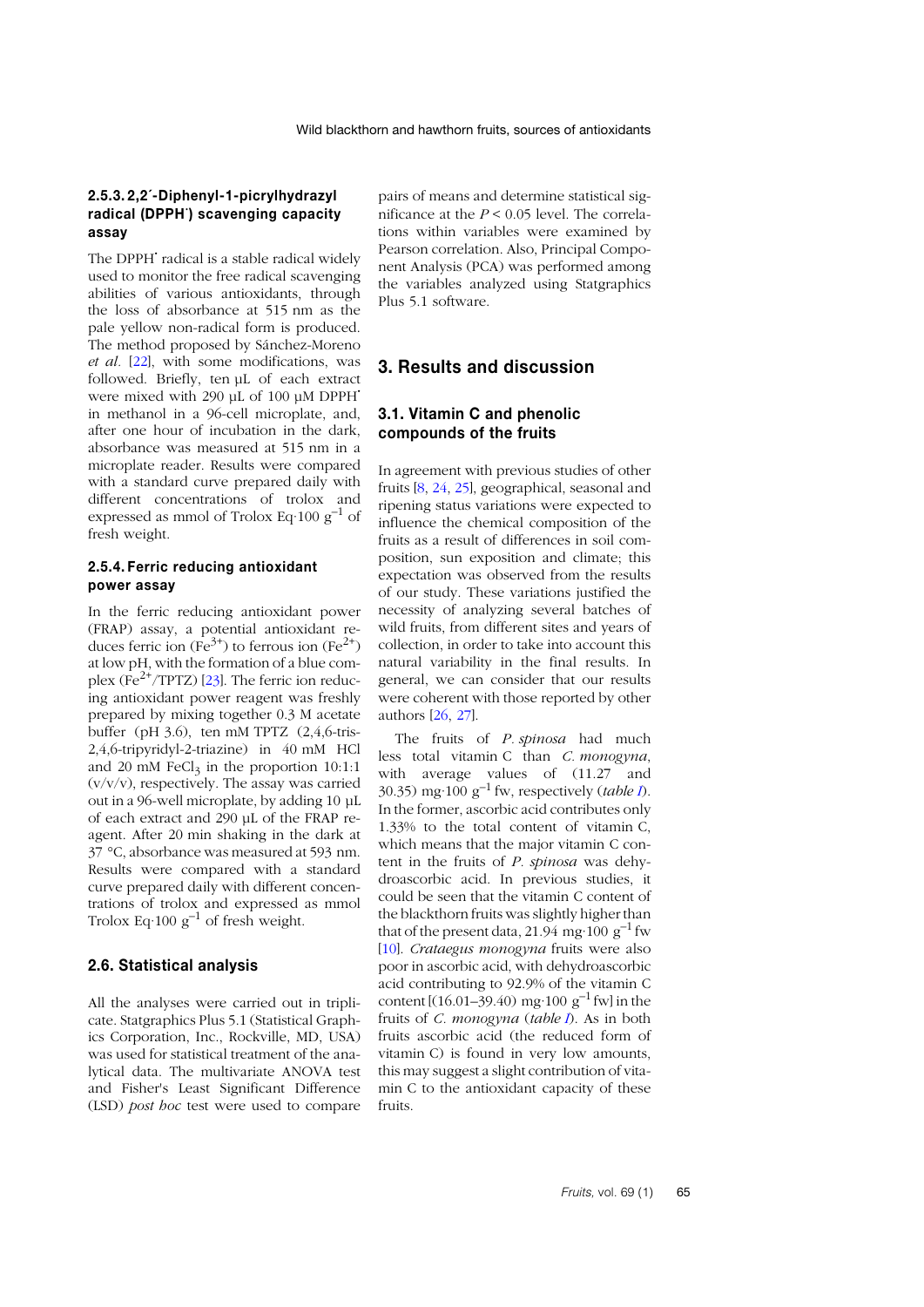|                  | and Crataegus monogyna Jacq. fruits | Vitamin C (ascorbic and dehydroascorbic |                                   |                         |                                                                                                                                                                     |                                     | acids), phenolic acid, flavonol, anthocyanin and total phenolic compounds of Prunus spinosa | نـ                                                     |
|------------------|-------------------------------------|-----------------------------------------|-----------------------------------|-------------------------|---------------------------------------------------------------------------------------------------------------------------------------------------------------------|-------------------------------------|---------------------------------------------------------------------------------------------|--------------------------------------------------------|
|                  | Prunus spinosa L. (blackthorn)      |                                         |                                   |                         |                                                                                                                                                                     |                                     |                                                                                             |                                                        |
| and site<br>Year | Moisture<br>(%)                     | Total vitamin C                         | Ascorbic acid                     | Dehydroascorbic<br>acid | Phenolic acids <sup>1</sup><br>$(mg$ gallic acid<br>Eq $\cdot$ 100 g <sup>-1</sup> fw)                                                                              | Flavonols <sup>2</sup><br>(mg rutin | (mg pelargonidin 3-<br>Anthocyanins <sup>3</sup>                                            | Total phenolic compounds<br>$(mg \cdot 100 g^{-1}$ fw) |
|                  |                                     |                                         | $g^{-1}$ fw)<br>$(mg\cdot 100)$   |                         |                                                                                                                                                                     | Eq-100 g <sup>-1</sup> fw)          | glucoside Eq.100 g <sup>-1</sup> fw)                                                        |                                                        |
| 2007             |                                     |                                         |                                   |                         |                                                                                                                                                                     |                                     |                                                                                             |                                                        |
| Site 1           | $66.92 \pm 1.49$ ab                 | $9.85 \pm 0.54$ C                       | $0.34 \pm 0.01$ b                 | $9.50 \pm 0.54$ b       | $823.00 \pm 65.68$ e                                                                                                                                                | $116.12 \pm 9.94$ c                 | $1239.04 \pm 78.08$ d                                                                       | $2178.16 \pm 20.05$ e                                  |
| Site 2           | $65.23 \pm 1.63$ a                  | $13.89 \pm 0.18$ e                      | 0.00a<br>$0.08 \pm 0$             | $13.81 \pm 0.19$ d      | $802.07 \pm 54.98$ d                                                                                                                                                | $141.86 \pm 10.06$ e                | $1188.01 \pm 65.01$ c                                                                       | $2131.94 \pm 16.79$ d                                  |
| 2008             |                                     |                                         |                                   |                         |                                                                                                                                                                     |                                     |                                                                                             |                                                        |
| Site 1           | $67.64 \pm 0.42$ bc                 | $15.35 \pm 0.99$ f                      | $0.41 \pm 0.08$ c                 | $15.10 \pm 1.03$ e      | $985.56 \pm 34.76$ f                                                                                                                                                | $226.69 \pm 15.76$ f                | $2585.32 \pm 151.67$ f                                                                      | $3797.57 \pm 30.07$                                    |
| Site 2           | $72.43 \pm 0.45$ d                  | $12.36 \pm 0.21$ d                      | Not detected                      | $12.36 \pm 0.21$ c      | $757.02 \pm 49.75$ c                                                                                                                                                | $100.95 \pm 9.23$ b                 | $1128.57 \pm 84.09$ a                                                                       | $1980.53 \pm 15.96$                                    |
| 2009             |                                     |                                         |                                   |                         |                                                                                                                                                                     |                                     |                                                                                             |                                                        |
| Site 1           | $67.08 \pm 0.32$ b                  | $8.75 \pm 0.23$ b                       | Not detected                      | $8.75 \pm 0.23$ b       | $574.84 \pm 60.86$ b                                                                                                                                                | $130.82 \pm 10.40$ d                | $1288.56 \pm 84.96$ e                                                                       | $1994.23 \pm 20.14$ C                                  |
| Site 2           | $68.76 \pm 0.20$ c                  | $5.14 \pm 0.29$ a                       | Traces                            | $5.14 \pm 0.29$ a       | ω<br>$430.38 \pm 32.02$                                                                                                                                             | $87.63 \pm 6.45$ a                  | $1160.98 \pm 71.65$ b                                                                       | $1678.99 \pm 14.58$                                    |
| Average          | 68.33                               | 11.27                                   | 0.26                              | 11.18                   | 728.81                                                                                                                                                              | 134.01                              | 1431.75                                                                                     | 2294.57                                                |
|                  | Crataegus monogyna Jacq. (hawthorn) |                                         |                                   |                         |                                                                                                                                                                     |                                     |                                                                                             |                                                        |
| Year             | Moisture                            | Total vitamin C                         | Ascorbic acid                     | Dehydroascorbic         | Phenolic acids <sup>1</sup>                                                                                                                                         | Flavonols <sup>2</sup>              | Anthocyanins <sup>3</sup>                                                                   | Total phenolic compounds                               |
| and site         | (%)                                 |                                         |                                   | acid                    | (mg gallic acid                                                                                                                                                     | (mg rutin                           | (mg pelargonidin 3-                                                                         | $(mg \cdot 100 g^{-1}$ fw)                             |
|                  |                                     |                                         | $g^{-1}$ fw)<br>$(mg\cdot 100$    |                         | Eq-100 g <sup>-1</sup> fw)                                                                                                                                          | Eq-100 g <sup>-1</sup> fw)          | glucoside Eq-100 g <sup>-1</sup> fw)                                                        |                                                        |
| 2007             |                                     |                                         |                                   |                         |                                                                                                                                                                     |                                     |                                                                                             |                                                        |
| Site 1           | $56.93 \pm 4.21 a$                  | $39.40 \pm 0.77$ d                      | 0.05a<br>$0.58 \pm$               | $39.01 \pm 0.65$ e      | $879.03 \pm 32.45$ f                                                                                                                                                | $447.68 \pm 21.98$ f                | $47.32 \pm 2.68$ f                                                                          | $1374.04 \pm 1.40$                                     |
| Site 2           | $80.78 \pm 7.89$ c                  | $16.01 \pm 0.15$ a                      | 0.07a<br>$0.58 \pm 0$             | a<br>$15.34 \pm 0.20$   | $242.00 \pm 11.89$                                                                                                                                                  | $77.18 \pm 1.79$ b                  | $27.81 \pm 1.64$ d                                                                          | $346.99 \pm 4.35$ a                                    |
| 2008             |                                     |                                         |                                   |                         |                                                                                                                                                                     |                                     |                                                                                             |                                                        |
| Site 1           | $70.20 \pm 1.06$ b                  | $27.79 \pm 1.39 b$                      | 0.13 <sub>b</sub><br>$1.29 \pm 0$ | $25.97 \pm 1.28$ b      | $362.66 \pm 16.24$ c                                                                                                                                                | $174.01 \pm 3.78$ d                 | a<br>$10.66 \pm 1.02$                                                                       | $547.32 \pm 4.75$ b                                    |
| Site 2           | $73.23 \pm 0.60$ b                  | $32.38 \pm 0.49$ c                      | 0.26e<br>$5.01 \pm 0.0$           | $27.65 \pm 0.94$ b      | $267.17 \pm 13.45$ b                                                                                                                                                | $267.35 \pm 4.76$ e                 | Ф<br>$28.46 \pm 1.87$                                                                       | $562.97 \pm 4.75$                                      |
| 2009             |                                     |                                         |                                   |                         |                                                                                                                                                                     |                                     |                                                                                             |                                                        |
| Site 1           | $70.18 \pm 0.68$ b                  | $34.22 \pm 3.06$ c                      | 0.18c<br>$2.65 \pm 1$             | $31.85 \pm 2.57$ C      | $549.23 \pm 40.02$ e                                                                                                                                                | $96.06 \pm 2.59$ c                  | $24.60 \pm 2.02$ b                                                                          | Φ<br>$669.89 \pm 7.45$                                 |
| Site 2           | $67.69 \pm 0.33$ b                  | $37.79 \pm 2.65 d$                      | $3.25 \pm 0.02$ d                 | $34.85 \pm 2.19$ d      | $499.02 \pm 30.74$ d                                                                                                                                                | a<br>$60.88 \pm 1.94$               | $24.74 \pm 1.65$ c                                                                          | ⊽<br>$584.63 \pm 8.45$                                 |
| Average          | 69.84                               | 30.35                                   | 2.15                              | 28.28                   | 466.52                                                                                                                                                              | 187.19                              | 27.26                                                                                       | 680.98                                                 |
|                  |                                     |                                         |                                   |                         | Values expressed as mean ± standard deviation (SD), $n=3$ . In each column, different letters mean statistically significant differences (P < 0.05).                |                                     |                                                                                             |                                                        |
|                  |                                     |                                         |                                   |                         | <sup>1</sup> determined by HPLC ( $\lambda$ = 280 nm); <sup>2</sup> determined by HPLC ( $\lambda$ = 360 nm); <sup>3</sup> determined by HPLC ( $\lambda$ = 520 nm) |                                     |                                                                                             |                                                        |

# B.M. Ruiz-Rodríguez *et al.*

<span id="page-5-0"></span>

66 *Fruits,* vol. 69 (1)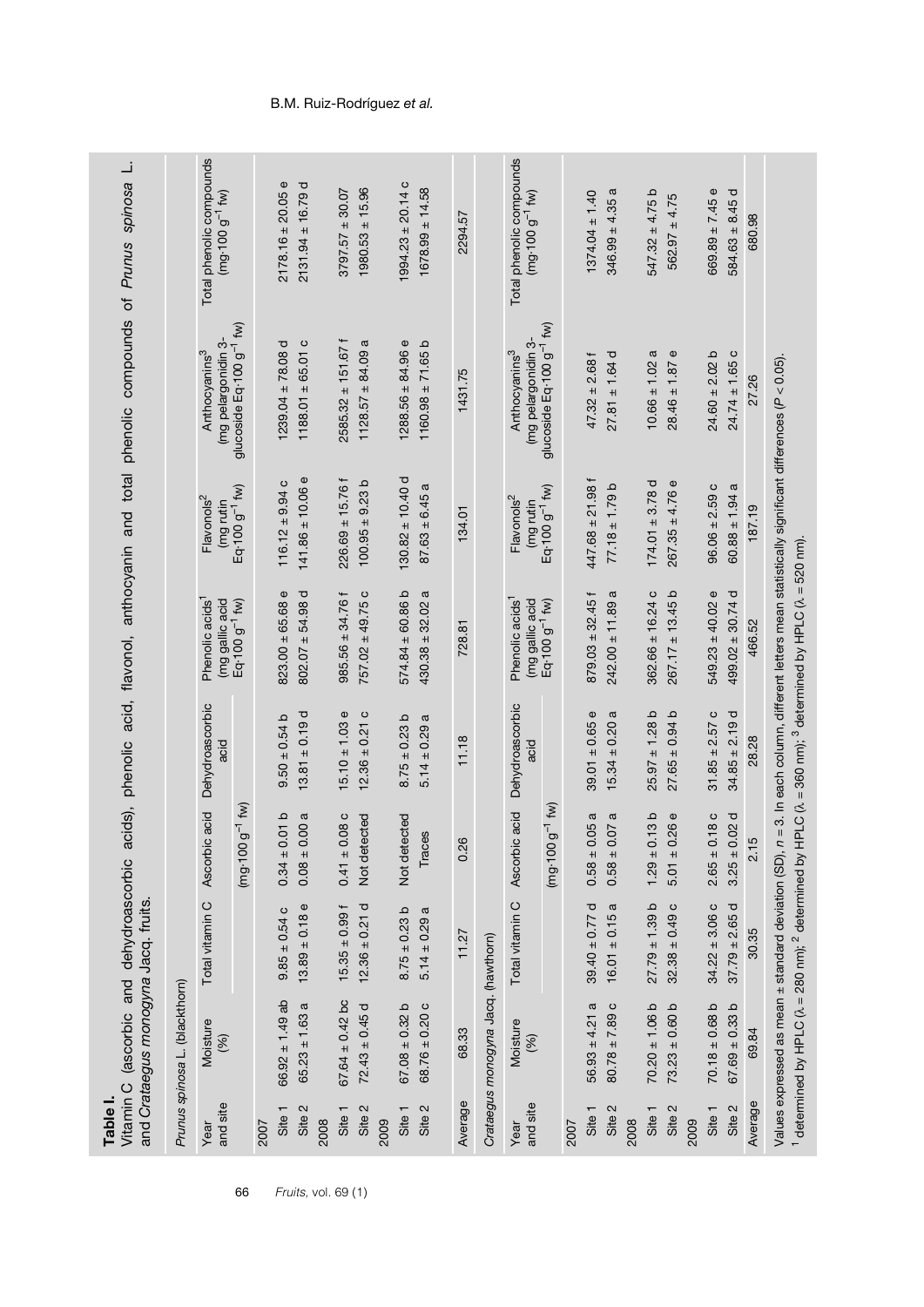The fruits of *P. spinosa* were richer sources of phenolic compounds than the fruits of *C. monogyna*, with the fractions of anthocyanins and phenolic acids as the major ones (*figure [2](#page-6-0)*). For *P. spinosa*, anthocyanins ranged between (1128.6 and 2585.3) mg·100 g–1 fw (*table [I](#page-5-0)*), with a contribution to the total phenolic compounds of 62.4%, and phenolic acids ranged between  $(430.38 \text{ and } 985.56) \text{ mg} \cdot 100 \text{ g}^{-1} \text{ of fresh fruit},$ contributing 31.76%. Flavonols were the minor family in *P. spinosa*, ranging between (87.6 and 226.7) mg·100 g–1 fw (*table [I](#page-5-0)*). Phenolic compound families presented a different profile in *C. monogyna,* where phenolic acids were predominant, with a contribution to the total phenolic compounds of 68.5% [ $(267.2 \text{ and } 879.0)$  mg·100 g<sup>-1</sup> fw], followed by 27.5% flavonols [(60.88 and 447.68) mg·100  $g^{-1}$  fw], and 4% anthocyanins  $[(10.66-47.32)$  mg·100 g<sup>-1</sup> fw] (*table 1*).

#### **3.2. Identification of phenolic compounds of the fruits**

The identification of phenolic acid compounds (280 nm), flavonols (360 nm) and anthocyanins (520 nm) in *P. spinosa* and *C. monogyna* fruits was performed by comparing retention times and spectral data with authentic standards and scientific published data of similar fruits.

The HPLC chromatogram of *P. spinosa* fruits at 280 nm presented only one main compound, which was identified as gallic acid by comparison with the authentic standard; caffeic acid was also tentatively identified (*table I[I](#page-7-0)*). At 360 nm, quercetin 3-glycoside was identified. At 520 nm, cyanidin 3-rutinoside, cyanidin 3-glucoside and peonidin 3-glucoside were identified according to their retention times and absorption maxima in the UV-Vis spectra (*table [II](#page-7-0)*).

In the case of *C. monogyna* fruits, the major compound identified at 280 nm was gallic acid, and chlorogenic acid and epicatechin were also tentatively identified. Also, at 360 nm, the HPLC profile showed two main compounds which chromatographic and spectral data matched with quercetin 3,4-diglucoside and quercetin 3,7,4-triglucoside. At 520 nm, cyanidin



3-galactoside was identified according to its retention time and absorption maxima in the UV-Vis spectra (*table [II](#page-7-0)*).

Previous studies have shown that the mean dietary intake of total phenolic compounds is 780 mg per day for females and 1058 mg per day for males, with half of these composed of hydroxycinnamates, 20−25% of total flavonoids, and approximately 1% of anthocyanins [[28](#page-11-18)]. These requirements can be achieved with the intake of portions of aproximately 50 g of *P. spinosa* and 150 g of *C. monogyna* fruits (edible part).

# **3.3. Antioxidant capacity of the fruits**

*Prunus spinosa*, which showed the highest phenolic compound content, was also found to have the highest antioxidant capacity by the Folin-Ciocalteu method, and ABTS**·**<sup>+</sup> and FRAP methods (*table [II](#page-8-0)I*). In our study, *Prunus spinosa* analyzed by the Folin-Ciocalteu method gave results ranging

#### <span id="page-6-0"></span>**Figure 2.**

Distribution of different antioxidant compounds [vitamin C (ascorbic acid and dehydroascorbic acid) and phenolics] in *Prunus spinosa* and *Crataegus monogyna* fruits (average of each year of harvest, expressed as dry weight).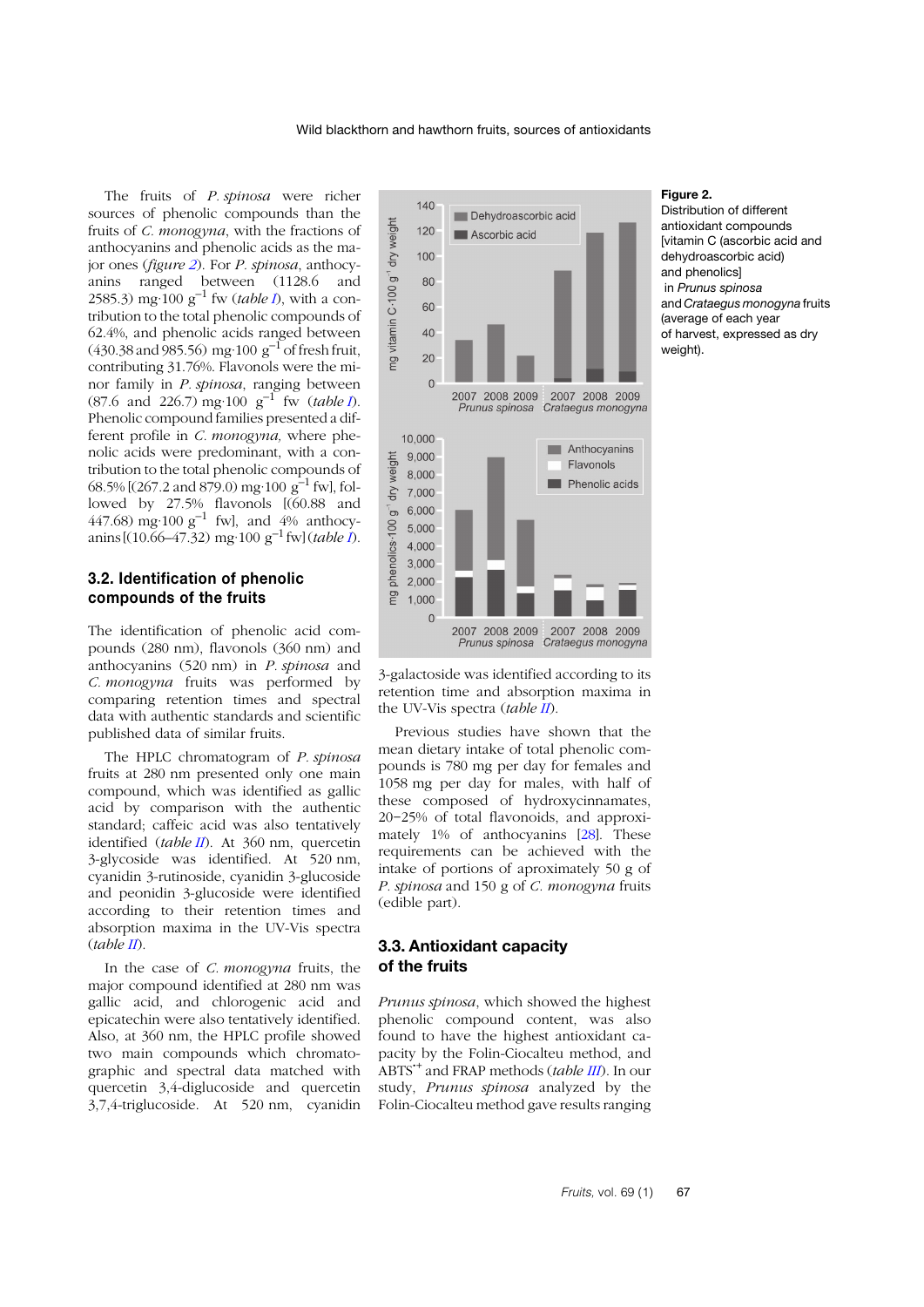#### <span id="page-7-0"></span>**Table II.**

Chromatographic and spectroscopic characteristics, and tentative identification of the three main groups of phenolic compounds identified (phenolic acids, flavonols and anthocyanins) in *Prunus spinosa* L. and *Crataegus monogyna* Jacq. fruits.

| Prunus spinosa L. (blackthorn)      |                                |                              |             |                                  |
|-------------------------------------|--------------------------------|------------------------------|-------------|----------------------------------|
| Detection $\lambda$<br>(nm)         | <b>Retention time</b><br>(min) | Compound                     | % peak area | $\lambda$ <sub>max</sub><br>(nm) |
| 280                                 | 4.71                           | Gallic acid                  | 73.59       | 265                              |
|                                     | 24.15                          | Caffeic acid                 | 2.74        | 280                              |
| 360                                 | 10.92                          | Quercetin 3-glycoside        | 66.39       | 325                              |
| 520                                 | 27.06                          | Cyanidin 3-rutinoside        | 69.80       | 520                              |
|                                     | 29.26                          | Cyanidin 3-glucoside         | 22.22       | 520                              |
|                                     | 29.88                          | Peonidin 3-glucoside         | 7.97        | 520                              |
| Crataegus monogyna Jacq. (hawthorn) |                                |                              |             |                                  |
| Detection $\lambda$<br>(nm)         | <b>Retention time</b><br>(min) | Compound                     | % peak area | $\lambda$ max<br>(nm)            |
| 280                                 | 4.96                           | gallic acid                  | 34.44       | 265                              |
|                                     | 17.76                          | chlorogenic acid             | 5.15        | 280                              |
|                                     | 18.84                          | epicatechin                  | 13.32       | 280                              |
| 360                                 | 25.66                          | quercetin 3,4-diglucoside    | 51.56       | 355                              |
|                                     | 25.89                          | quercetin 3,7,4-triglucoside | 19.20       | 355                              |
| 520                                 | 26.75                          | cyanidin 3-galactoside       | 100         | 520                              |
|                                     |                                |                              |             |                                  |

from (1851.93 to 3825.93) mg gallic acid Eq·100 g–1 of fresh fruit. The ABTS**·**<sup>+</sup> method gave results from (1.83 to 7.64) mM Trolox Eq $\cdot$ 100 g<sup>-1</sup> of fresh fruit. These values are in accordance with those of Ganhao *et al.,*who reported values of 5.51 mM Trolox Eq $\cdot$ 100 g<sup>-1</sup> for these fruits [[26](#page-11-16)]. However, Jablonska-Rys *et al.* gave a lower value for the Folin-Ciocalteu method (402.67 mg gallic acid Eq·100 g–1), and ABTS**·**<sup>+</sup> and FRAP methods [[10](#page-11-0)]. The FRAP method values ranged from (7.11 to 15.17) mmol Trolox Eq $\overline{100}$  g<sup>-1</sup> of fresh fruit.

The *Crataegus monogyna* fruits analyzed in our study showed values of (449.38 to 1438.52) mg gallic acid Eq·100 g<sup>-1</sup> for Folin-Ciocalteu determination (*table [II](#page-8-0)I*), higher values than those reported by Ganhao *et al.* [[26](#page-11-16)] and Egea *et al.* [2[9](#page-11-19)] [(450 and 216.61) mg [20] and Egea error (271). See Eq. 100 g<sup>-1</sup>, respectively]. Applying the ABTS**·**<sup>+</sup> method, the values for fruits of *C. monogyna* ranged from (1.68 to 6.12) mmol Trolox Eq $\cdot$ 100  $g^{-1}$  of fresh fruit, which matches Ganhao *et al.*, who provided 5.[6](#page-11-16)8 mM Trolox Eq $\cdot$ 100 g<sup>-1</sup> of fresh fruit [26], and are in accordance with the results of Froehlicher *et al*. [[30](#page-11-20)]. The values obtained by the FRAP method ranged from (3.28 to 10.99) mmol Trolox Eq.100  $g^{-1}$  of fresh fruit.

## **3.4. Correlations of antioxidant activity values and phenolic compounds**

As the ABTS<sup>\*+</sup> and FRAP methods reflect a similar trend of antioxidant capacity in the samples analyzed, these *in vitro* tests could be a good choice to characterize the antioxidant capacity of phenolic-rich fruits. Only DPPH**·** showed a strong correlation with total vitamin C (*r* = 0.7099, *P* < 0.05) and its major form in the analyzed fruits,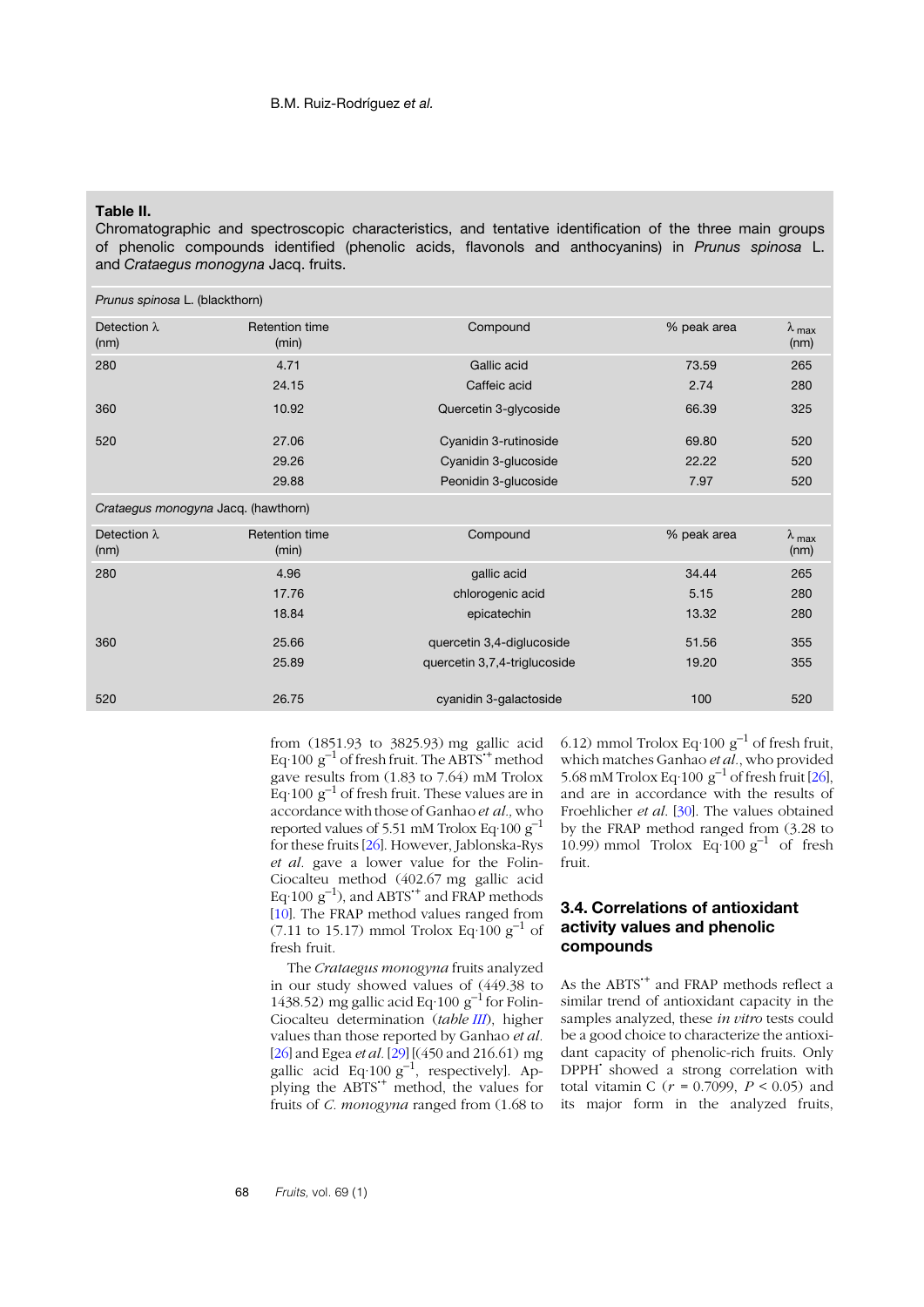# <span id="page-8-0"></span>**Table III.**

Antioxidant capacity of *Prunus spinosa* L. and *Crataegus monogyna* Jacq. fruits (ABTS**·**+: 2,2'-Azinobis(3-ethylbenzothiazoline-6-sulfonic acid) radical cation; DPPH**·** : 2,2´-Diphenyl-1-picrylhydrazyl radical; FRAP: ferric reducing antioxidant power).

| Prunus spinosa L. (blackthorn)      |                                                       |                   |                                                    |                    |  |  |
|-------------------------------------|-------------------------------------------------------|-------------------|----------------------------------------------------|--------------------|--|--|
| Year                                | Folin-Ciocalteu                                       | ABTS <sup>+</sup> | DPPH <sup>.</sup>                                  | <b>FRAP</b>        |  |  |
| and site                            | (mg of gallic acid Eq 100 $g^{-1}$ fw)                |                   | (mmol of Trolox Eq $\cdot$ 100 g <sup>-1</sup> fw) |                    |  |  |
| 2007                                |                                                       |                   |                                                    |                    |  |  |
| Site 1                              | $2188.60 \pm 152.61$ bc                               | $2.77 \pm 0.23$ b | $0.92 \pm 0.07$ a                                  | $7.11 \pm 0.38$ a  |  |  |
| Site 2                              | $2307.71 \pm 66.67$ c                                 | $5.75 \pm 0.50$ c | $1.02 \pm 0.08$ a                                  | $9.90 \pm 0.33$ c  |  |  |
| 2008                                |                                                       |                   |                                                    |                    |  |  |
| Site 1                              | 3825.93 $\pm$ 164.82 d                                | $7.64 \pm 0.74$ d | $1.39 \pm 0.08$ c                                  | $13.04 \pm 0.38$ d |  |  |
| Site 2                              | 1983.54 $\pm$ 124.13 ab                               | 6.14 $\pm$ 0.24 c | $0.96 \pm 0.03$ a                                  | $9.28 \pm 0.04$ b  |  |  |
| 2009                                |                                                       |                   |                                                    |                    |  |  |
| Site 1                              | 1990.90 $\pm$ 72.96 ab                                | $5.64 \pm 0.35$ c | $1.37 \pm 0.04$ c                                  | $15.17 \pm 0.21e$  |  |  |
| Site 2                              | $1851.93 \pm 147.08$ a                                | $1.83 \pm 0.15$ a | $1.17 \pm 0.04$ b                                  | $10.35 \pm 0.47$ c |  |  |
| Average                             | 2255.57                                               | 5.08              | 1.14                                               | 10.81              |  |  |
| Crataegus monogyna Jacq. (hawthorn) |                                                       |                   |                                                    |                    |  |  |
| Year                                | Folin-Ciocalteu                                       | ABTS <sup>+</sup> | DPPH <sup>.</sup>                                  | <b>FRAP</b>        |  |  |
| and site                            | (mg of gallic acid Eq $\cdot$ 100 g <sup>-1</sup> fw) |                   | (mmol of Trolox Eq $\cdot$ 100 g <sup>-1</sup> fw) |                    |  |  |
| 2007                                |                                                       |                   |                                                    |                    |  |  |
| Site 1                              | $1438.52 \pm 66.98$ d                                 | $4.55 \pm 0.45$ c | $2.03 \pm 0.17$ d                                  | $8.66 \pm 0.37$ c  |  |  |
| Site 2                              | $449.38 \pm 21.54$ a                                  | $1.75 \pm 0.17$ a | $0.76 \pm 0.05$ a                                  | $3.28 \pm 0.05$ a  |  |  |
| 2008                                |                                                       |                   |                                                    |                    |  |  |
| Site 1                              | $583.88 \pm 36.91$ b                                  | $1.68 \pm 0.13$ a | $1.01 \pm 0.02$ ab                                 | $3.55 \pm 0.17$ a  |  |  |
| Site 2                              | $823.20 \pm 15.18$ c                                  | $3.85 \pm 0.32$ b | $1.27 \pm 0.12$ b                                  | $5.20 \pm 0.38$ b  |  |  |
| 2009                                |                                                       |                   |                                                    |                    |  |  |
| Site 1                              | $807.72 \pm 20.80$ c                                  | $4.34 \pm 0.06$ c | $1.80 \pm 0.13$ c                                  | $8.51 \pm 0.49$ c  |  |  |
| Site 2                              | 628.61 $\pm$ 15.44 b                                  | $6.12 \pm 0.11$ d | $1.84 \pm 0.08$ cd                                 | $10.99 \pm 0.66$ d |  |  |
| Average                             | 820.55                                                | 3.77              | 1.54                                               | 7.11               |  |  |

Values expressed as mean ± standard deviation (SD), *n* = 3. In each column, different letters mean statistically significant differences  $(P < 0.05)$ .

dehydroascorbic acid (*r* = 0.7248, *P* < 0.05) (*table [IV](#page-9-0)*). On the other hand, we could affirm that phenolic compounds were a major contributor to the antioxidant activity of these fruit extracts. This last assertion was confirmed by the strong correlations found between total phenolic compounds (quantified by HPLC) and antioxidant activities by  $r = 0.4969$ ,  $P < 0.05$ ) and FRAP ( $r = 0.6863$ 

the Folin-Ciocalteu ( $r = 0.9939$ ,  $P < 0.05$ ), ABTS<sup>\*</sup>+ ( $r = 0.6147$ ,  $P < 0.05$ ) and FRAP (*r* = 0.6863, *P* < 0.05) methods. Also, strong correlations were found between phenolic acids and anthocyanins with antioxidant activities by Folin-Ciocalteu (*r* = 0.7970 and  $r = 0.9603, P < 0.05$ ), ABTS<sup>\*+</sup> ( $r = 0.7163$  and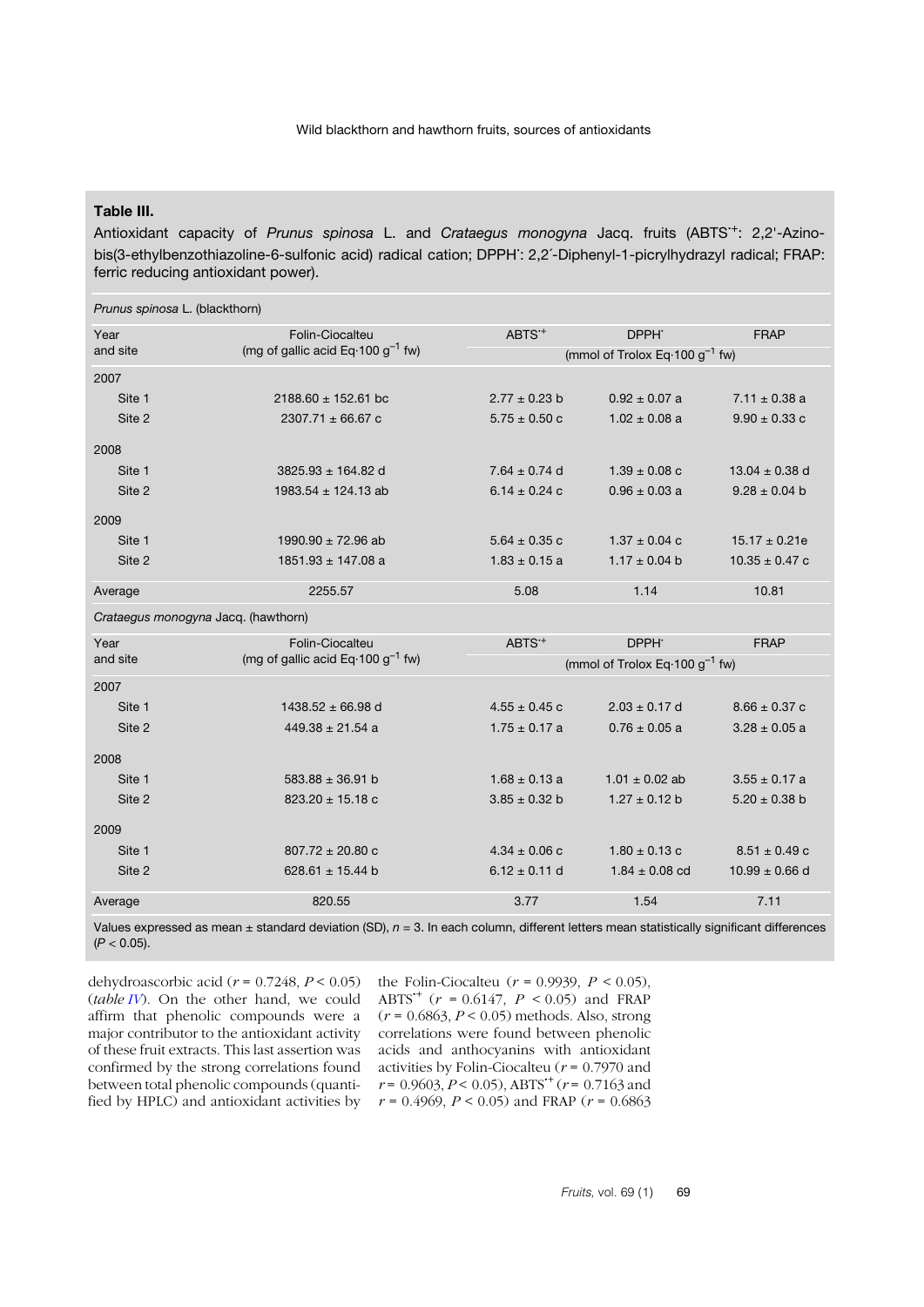#### <span id="page-9-0"></span>**Table IV.**

Correlation analysis of antioxidant activity values with total vitamin C, ascorbic acid, dehydroascorbic acid, total phenols and the three main groups of phenolic compounds identified (phenolic acids, flavonols and anthocyanins) in fruits of *Prunus spinosa* and *Crataegus monogyna* (ABTS**·**+: 2,2'-Azinobis(3-ethylbenzothiazoline-6-sulfonic acid) radical cation; DPPH**·** : 2,2´-Diphenyl-1-picrylhydrazyl radical; FRAP: ferric reducing antioxidant power).

| Compounds                | Folin-Ciocalteu |        | ABTS <sup>+</sup> |        | DPPH <sup>-</sup> |        | <b>FRAP</b> |        |
|--------------------------|-----------------|--------|-------------------|--------|-------------------|--------|-------------|--------|
|                          |                 | P      | r                 | P      |                   | P      |             | P      |
| Total vitamin C          | $-0.5689$       | 0.0003 | 0.1069            | 0.5347 | 0.7099            | 0.0000 | $-0.3064$   | 0.0691 |
| Ascorbic acid            | $-0.5543$       | 0.0005 | $-0.0650$         | 0.7064 | 0.3693            | 0.0267 | $-0.4102$   | 0.0130 |
| Dehydroascorbic acid     | $-0.5439$       | 0.0006 | 0.1266            | 0.4618 | 0.7248            | 0.0000 | $-0.2768$   | 0.1022 |
| Total phenolic compounds | 0.9939          | 0.0000 | 0.6147            | 0.0001 | 0.3275            | 0.0512 | 0.6863      | 0.0000 |
| Phenolic acids           | 0.7970          | 0.0000 | 0.7163            | 0.0000 | 0.2073            | 0.2250 | 0.7954      | 0.0000 |
| Flavonols                | 0.1292          | 0.4526 | 0.2411            | 0.1566 | 0.4216            | 0.0104 | 0.1699      | 0.3219 |
| Anthocyanins             | 0.9603          | 0.0000 | 0.4969            | 0.0020 | $-0.2556$         | 0.1325 | 0.7976      | 0.0000 |

*r*, Pearson correlation coefficient; *P*, p-value.



#### <span id="page-9-1"></span>**Figure 3.**

Principal Component Analysis (PCA) of bioactive compounds of *Prunus spinosa* L. and *Crataegus monogyna* Jacq. fruits. Data from two different sites in the province of Madrid, central area of Spain, during three consecutive seasons (2007, 2008 and 2009).

and *r* = 0.7976, *P* < 0.05) (*table I[V](#page-9-0)*). These correlations should be further studied in the context of the complex synergistic and antagonistic actions of the different bioactive compounds involved in the antioxidant metabolism of plants.

## **3.5. Classification of the fruits according to their bioactive compounds**

Due to the number of variables studied and the variability observed in all of them, multivariate analysis was applied, in order to characterize and classify the fruits studied according to their bioactive compounds. A Principal Component Analysis (PCA) was performed, reducing the multidimensional structure of the data and providing a two-dimensional map to explain the variance observed.

The first two components of the PCA explained 78.12% of the total variance (47.61% for component 1 and 30.51% for component 2) (*figure [3](#page-9-1)*). All the samples analyzed were plotted on the reduced space of the two principal components, and correlation coefficients were obtained. The first component is highly positively correlated with phenolic compounds (total phenolic compounds, anthocyanins and phenolic acid variables) and antioxidant activity measured by Folin-Ciocalteu, FRAP and ABTS**·**<sup>+</sup> assays. It is also negatively correlated with vitamin C and its fractions (ascorbic acid and dehydroascorbic acid). The second principal component separates the samples according to moisture (positive correlation), and it is negatively correlated with dehydroascorbic acid, vitamin C, flavonols, and also correlated negatively with antioxidant activity measured by the DPPH**·** assay.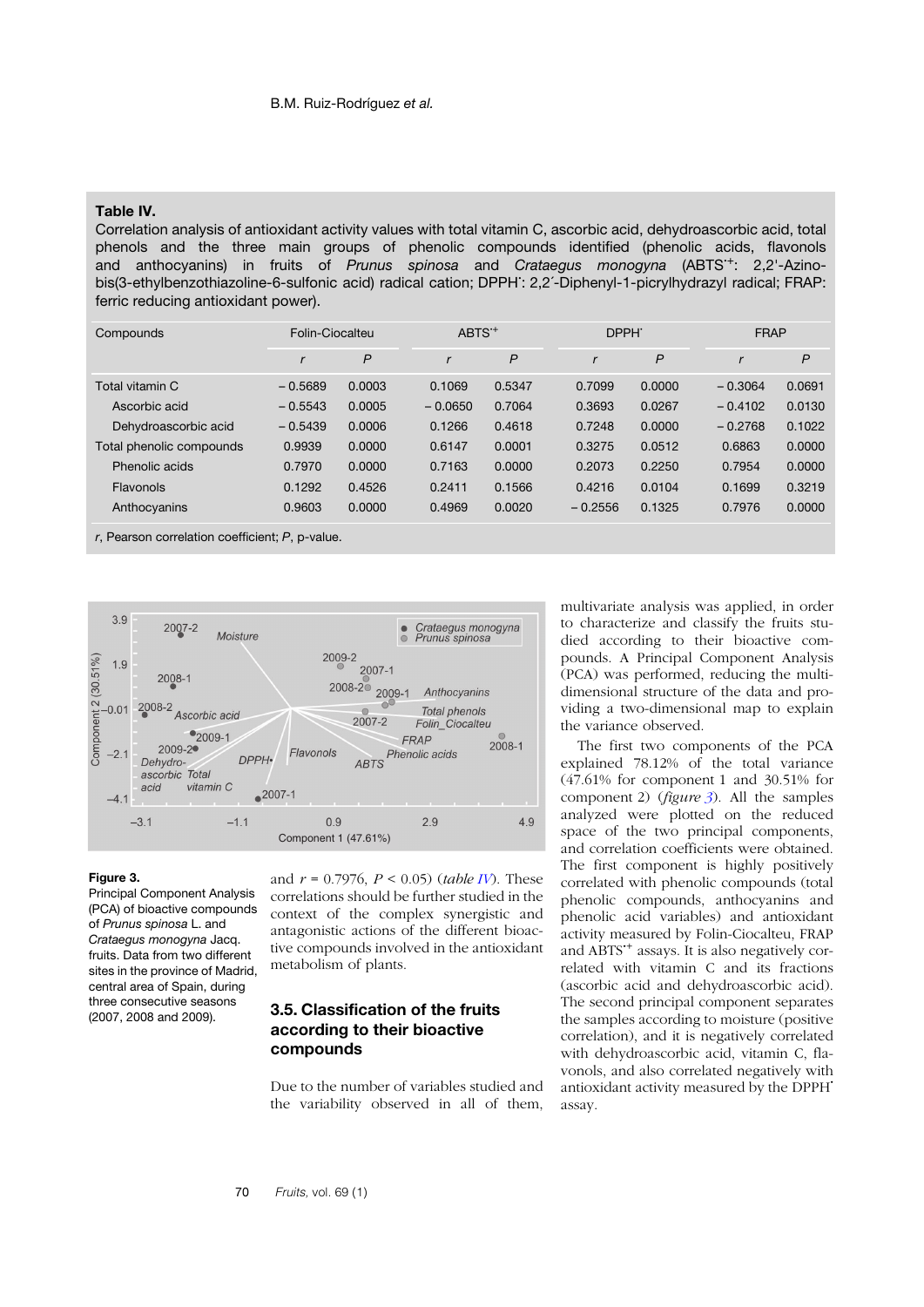*Prunus spinosa* L. fruits were positively characterized by the first and second principal components (high total phenolic compounds, anthocyanins, and phenolic acids and low vitamin C) and *Crataegus monogyna* negatively correlated with both (high dehydroascorbic acid, vitamin C and flavonols), which statistically confirmed the observations in the data presented.

# **4. Conclusion**

*Prunus spinosa* fruits (blackthorn) were characterized by a high content of anthocyanins (1431.75 mg pelargonidin 3-glucoside Eq $\cdot 100 \text{ g}^{-1}$  fresh weight) and phenolic acids (728.81 mg gallic acid Eq $\cdot$ 100 g<sup>-1</sup> fresh weight), and low vitamin C levels (11.27 mg ascorbic acid $\cdot 100^{-1}$ fresh weight). *Prunus spinosa* fruits had a higher total phenolic compound content  $(2294.57 \text{ mg}\cdot 100 \text{ g}^{-1} \text{ fresh weight})$  than *C. monogyna*  $(680.98 \text{ mg} \cdot 100^{-1} \text{ fresh})$ weight) and this fact was related to the more powerful antioxidant activity measured by Folin-Ciocalteu, ABTS**·**<sup>+</sup> and FRAP assays.

*Crataegus monogyna* fruits (hawthorn) showed higher levels of vitamin C (as dehydroascorbic acid) (30.35 mg ascorbic acid $\cdot 100^{-1}$  fresh weight) and higher antioxidant activity measured by the DPPH assay than *P. spinosa*. Phenolic acids  $(466.52 \text{ mg } GAE·100^{-1} \text{ fresh weight})$  and flavonols (187.19 mg rutin Eq $\cdot 100^{-1}$  fresh weight) were the major phenolic families in *C. monogyna*.

Significant strong correlations were found between individual and total phenolic compounds with antioxidant capacity measured by Folin-Ciocalteu, FRAP and ABTS**·**<sup>+</sup> assays, indicating that phenolic compounds are the main contributor to the antioxidant capacity of blackthorn and hawthorn fruits.

These results showed that *P. spinosa* and *C. monogyna* fruits are promising sources of natural antioxidants and other bioactive compounds for the food or pharmaceutical industries.

# **Acknowledgments**

Research funding for this work was obtained from ERDF and the Spanish Ministry of Education and Science (CGL2006- 09546/BOS). This work was also financially supported by the Spanish Ministry of Science and Innovation [AGL2010-15910 (subprogram ALI)]. We would like to thank María Molina, Manuel Pardo de Santayana, Ramón Morales, Laura Aceituno and Susana González for collaborating in the gathering and preparation of the samples.

# **References**

- <span id="page-10-0"></span>[1] Martínez-Cayuela M., Oxygen free radicals and human disease, Biochimie. 77 (1995) 147–161.
- <span id="page-10-1"></span>[2] Valko M., Leibfritz D., Moncol J., Cronin M.T.D., Mazur M., Telser J., Free radicals and antioxidants in normal physiological functions and human disease, Int. J. Biochem. Cell. Biol. 39 (2007) 44–84.
- <span id="page-10-2"></span>[3] Ito N., Hirose M., Fukushima S., Tsuda H., Shirai T., Tatematsu M., Studies on antioxidants: Their carcinogenic and modifying effects on chemical carcinogenesis, Food Chem. Toxicol. 24 (1986) 1071–1082.
- [4] Botella M.A., Obón C., Egea I., Romojaro F., Pretel M.T., Propiedades físico-químicas y antioxidantes de frutos recolectados tradicionalmente en la provincia de Albacete, Acta Hortic. 48 (2007) 662–665.
- <span id="page-10-5"></span>[5] Ganry J., Will fruits and vegetables now be part of the international agenda? Fruits 68 (1) (2013) 1–2.
- <span id="page-10-3"></span>[6] Pereira C., Barros L., Carvalho A.M., Ferreira I., Nutritional composition and bioactive properties of commonly consumed wild greens: Potential sources for new trends in modern diets, Food Res. Int. 44 (2011) 2634–2640.
- <span id="page-10-4"></span>[7] Pardo-de-Santayana M., Tardío J., Blanco E., Carvalho A.M., Lastra J.J., San Miguel E., Morales R., Traditional knowledge of wild edible plants used in the northwest of the Iberian Peninsula (Spain and Portugal): a compartative study, J. Ethnobiol. Ethnomed. 3 (27) (2007) 1–11.
- <span id="page-10-6"></span>[8] Ruiz-RodríguezB.M.,Morales P., Fernández-Ruiz V., Sánchez-Mata M.C., Cámara M., Díez-Marqués C., Pardo-de-Santayana M., Molina M., Tardío J., Valorization of wild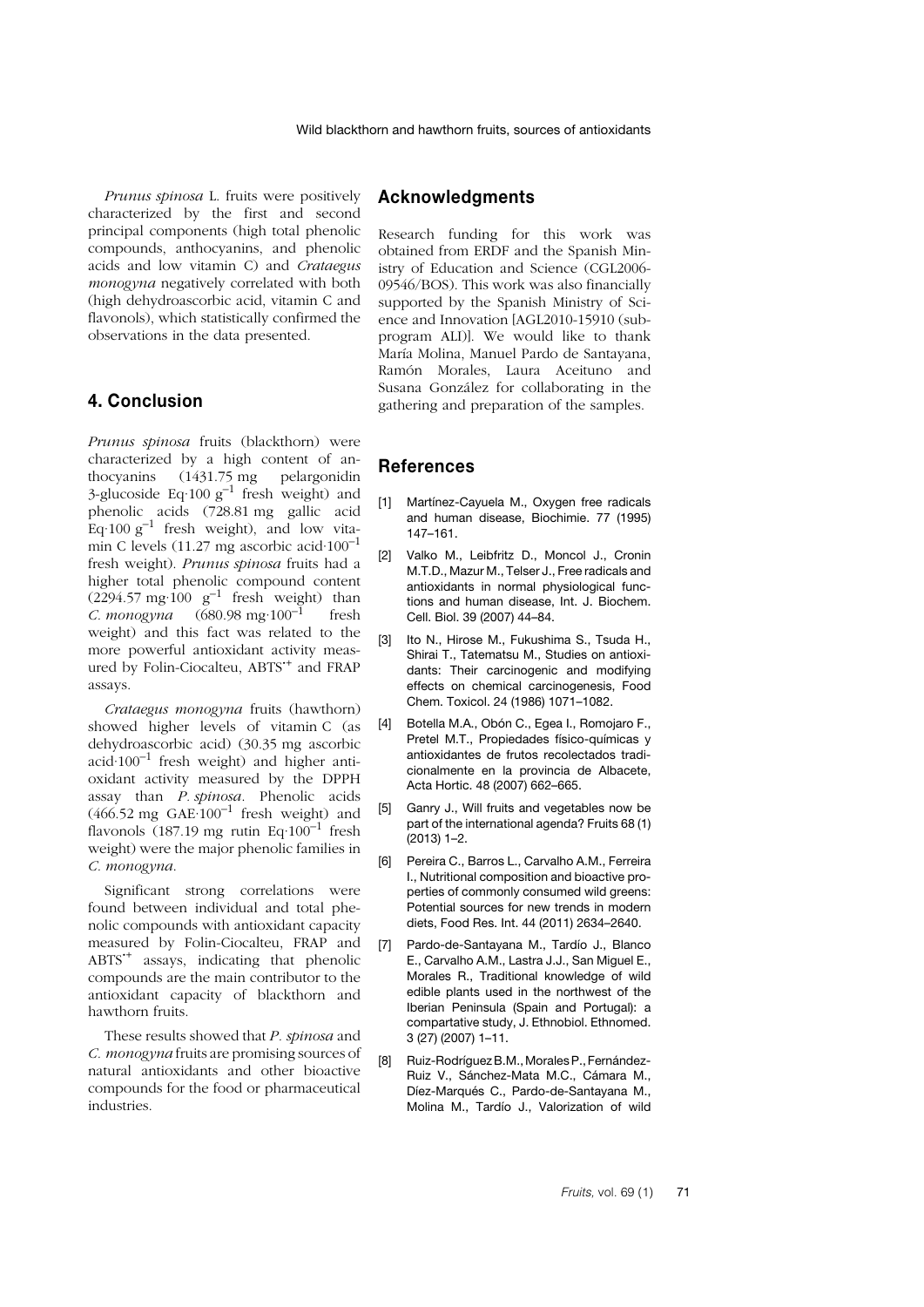strawberry-tree fruits (*Arbutus unedo* L.) through nutritional assessment and natural production data, Food Res. Int. 44 (2011) 1244–1253.

- [9] Barros L., Carvalho A.M., Ferreira I.C.F.R., Comparing the composition and bioactivity of *Crataegus monogyna* flowers and fruits used in folk medicine, Phytochem. Anal. 22 (2010) 181–188.
- <span id="page-11-0"></span>[10] Tardio J., Pardo de Santayana M., Morales R., Ethnobotanical review of wild edible plants in Spain, Bot. J. Linn. Soc. 152 (2006) 27–71.
- <span id="page-11-1"></span>[11] Jablonska-Rys E., Zalewska-Korona M., Kalbarczyk J., Antioxidant capacity, ascorbic acid and phenolics content in wild edible fruits, J. Fruit Ornam. Plant Res. 17 (2) (2009) 115–120.
- <span id="page-11-2"></span>[12] Chang Q., Zuo Z., Harrison F., Chow M.S.S., Hawthorn, J. Clin. Pharmacol. 42 (2002) 605–612.
- <span id="page-11-3"></span>[13] Özcan M., Haciseferogullari H., MaraKoglu T., Arslan D., Hawthorn (*Crataegus* spp.) fruit: some physical and chemical properties, J. Food Eng. 69 (2005) 409–413.
- <span id="page-11-4"></span>[14] Muñoz-Garmedia F., Navarro C., Aedo C., *Crataegus*, in: Castroviejo S., Aedo C., Laínz M., Muñoz Garmendia F., Nieto Feliner G., Paiva J., Benedí C. (Eds.), Flora ibérica , vol. 6., CSIC, Madrid, Spain, 1998, pp. 404–414.
- <span id="page-11-5"></span>[15] Blanca G., Díaz de la Guardia C., *Prunus*, in: Castroviejo S., Aedo C., Laínz M., Muñoz Garmendia F., Nieto Feliner G., Paiva J., Benedí C. (Eds.), Flora ibérica , vol. 6., CSIC, Madrid, Spain, 1998, pp. 444–466.
- <span id="page-11-6"></span>[16] Horwitz W., Latimer G.W., Official methods of analysis of AOAC international (18th ed.), Gaithersburg, USA, 2005.
- <span id="page-11-7"></span>[17] Sánchez Mata M.C., Cabrera Loera R.D., Morales P., Fernández-Ruiz V., Cámara M., Díez Marqués C., Pardo-de-Santayana M., Tardío J., Wild vegetables of the Mediterranean area as valuable sources of bioactive compounds, Genet. Resour. Crop. Evol. 59 (2012) 431–443.
- <span id="page-11-8"></span>[18] Pérez-Jiménez J., Arranz S., Saura-Calixto F., Proanthocyanidin content in foods is largely underestimated in the literature data: An approach to quantification of the missing proanthocyanidins, Food Res. Int. 42 (10) (2006) 1381−1388.
- <span id="page-11-9"></span>[19] Huang D., Ou B., Prior R.L., The chemistry behind antioxidant capacity assays, J. Agric. Food Chem. 53 (2005) 1841–1856.
- <span id="page-11-10"></span>[20] Singleton V.L., Rossi J.A., Colorimetry of total phenolics with phosphomolybdic– phosphotungstic acid reagents, Am. J. Enol. Vitic. 16 (3) (1965) 44−158.
- <span id="page-11-11"></span>[21] Re R., Pellegrini N., Proteggente A., Pannala A., Yang M., Rice-Evans C., Antioxidant activity applying an improved ABTS radical cation decolorization assay, Free Radic. Biol. Med. 26 (1999) 1231–1237.
- <span id="page-11-12"></span>[22] Sánchez-Moreno C., Larrauri J.A., Saura-Calixto F., A procedure to measure the antiradical efficiency of polyphenols, J. Sci. 76 (1998) 270–276.
- <span id="page-11-13"></span>[23] Benzie I.F.F., Strain J.J., The ferric reducing ability of plasma (FRAP) as a measure of "antioxidant power": The FRAP assay, Anal. Biochem. 239 (1) (1996) 70–76.
- <span id="page-11-14"></span>[24] Fang F., Li J.M., Zhang P., Tang K., Wang W., Pan Q.H., Huang W.D., Effects of grape variety, harvest date, fermentation vessel and wine ageing on flavonoid concentration in red wines, Food Res. Int. 41 (2008) 53−60.
- <span id="page-11-15"></span>[25] Patel P.R., Gol N.B., Rao T.V.R., Physiochemical changes in sunberry (*Physalis minima* L.) fruit during growth and ripening, Fruits 66 (2011) 37–46.
- <span id="page-11-16"></span>[26] Ganhao R., Estévez M., Kylli P., Heinonen M., Morcuende D., Characterization of selected wild Mediterranean fruits and comparative efficacy as inhibitors of oxidative reactions in emulsified raw pork burger patties, J. Agric. Food. Chem. 58 (2010) 8854–8861.
- <span id="page-11-17"></span>[27] Edwards J.E., Brown P.N., Talent N., Dickinson T.A., Shipley P.R., A review of the chemistry of the genus *Crataegus*, Phytochemistry 79 (2012) 5–26.
- <span id="page-11-18"></span>[28] Soto-Vaca A., Gutierrez A., Losso J.N., Xu Z. Finley J.W., Evolution of phenolic compounds from color and flavor problems to health benefits, J. Agric. Food. Chem. 60 (2012) 6658–6677.
- <span id="page-11-19"></span>[29] Egea I., Sánchez-Bel P., Romojaro F., Pretel M.T., Six edible wild fruits as potential antioxidant additives or nutritional supplements, Plant Foods Hum. Nutr. 65 (2010) 121–129.
- <span id="page-11-20"></span>[30] Froehlicher T., Hennebelle T., Martin-Nizard F., Cleenewerck P., Hilbert J-L., Trotin F., Grec S., Phenolic profiles and antioxidative effects of hawthorn cell suspensions, fresh fruits, and medicinal dried parts, Food Chem. 115 (2009) 897–903